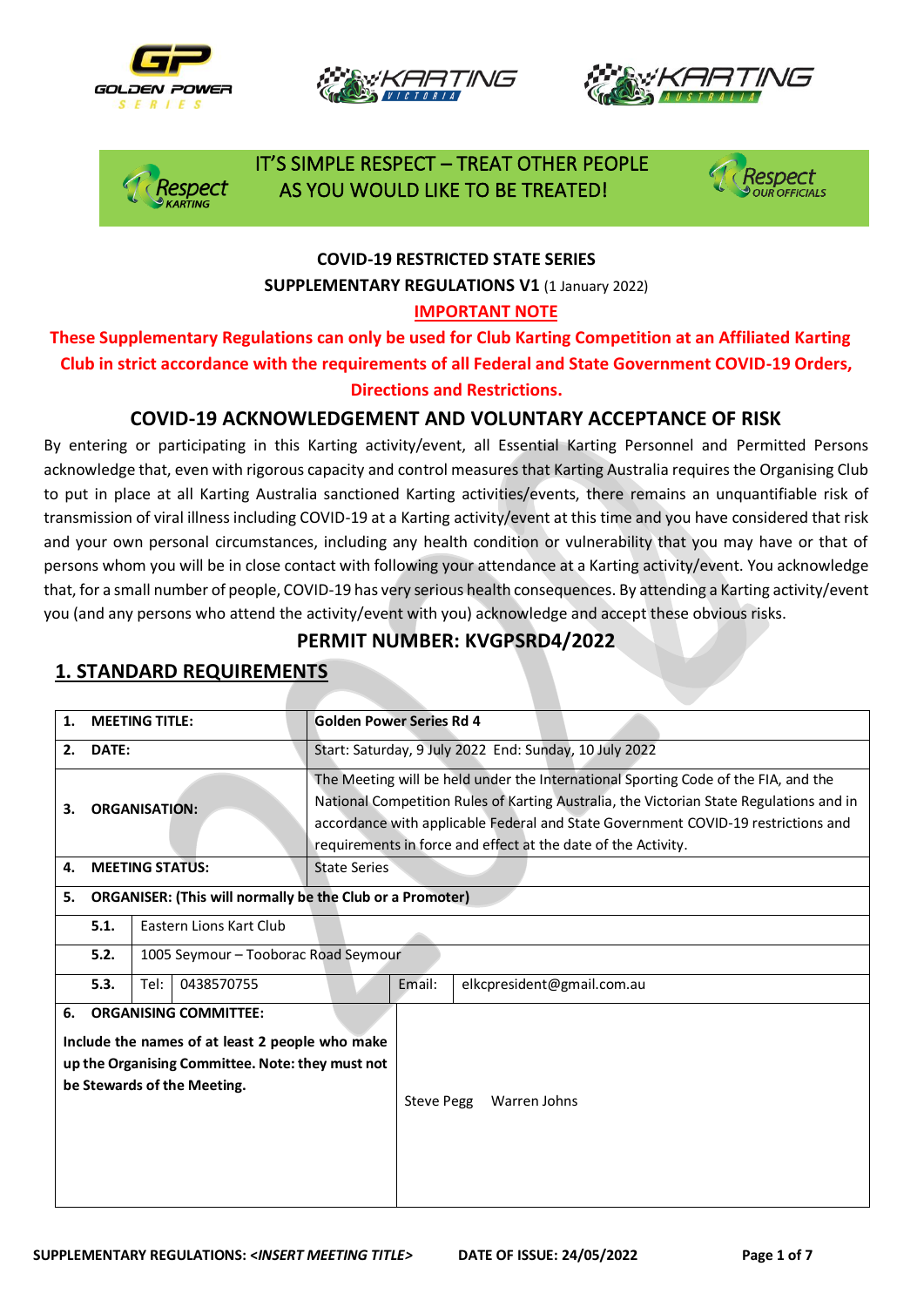







# IT'S SIMPLE RESPECT – TREAT OTHER PEOPLE<br>Respect AS YOU WOULD LIKE TO BE TREATED! AS YOU WOULD LIKE TO BE TREATED!



| ESSENTIAL OFFICIALS (Ref: General Rules Chapter 7 Rule 4 - "Essential Officials")<br>7. |                                                                  |  |  |  |  |
|-----------------------------------------------------------------------------------------|------------------------------------------------------------------|--|--|--|--|
| Stewards of the Meeting: (Minimum of 2                                                  | Phil Lane (chief steward), Gail Cherry, Pam Arnett, Sarge Wilson |  |  |  |  |
| <b>Stewards Required for every Meeting</b>                                              |                                                                  |  |  |  |  |
| Clerk of the Course:                                                                    | Glenn Wall                                                       |  |  |  |  |
| Chief Scrutineer:                                                                       | <b>Harold Arnett</b>                                             |  |  |  |  |
| Chief Timekeeper:                                                                       | Lorraine Cubbin                                                  |  |  |  |  |
| <b>Emergency and Medical Services:</b>                                                  | On Site Medical                                                  |  |  |  |  |
| <b>OTHER OFFICIALS</b><br>8.                                                            |                                                                  |  |  |  |  |
| <b>COVIDSafe Officer</b>                                                                | Jo Jenkins                                                       |  |  |  |  |
| Assistant Clerks of The Course:                                                         | Ross Harrod Russell Cherry Lisa Jones                            |  |  |  |  |
| Starter                                                                                 | <b>Warren Johns</b>                                              |  |  |  |  |
| <b>Grid Marshal</b>                                                                     | Trevor Ansell Brian Huguenin                                     |  |  |  |  |
| <b>Scales Marshal</b>                                                                   | Cherie Paragreen                                                 |  |  |  |  |
| Scrutineers                                                                             | Harold Arnett Frank Kessels Paul King                            |  |  |  |  |
| Timekeeper                                                                              | Don Rossell                                                      |  |  |  |  |
| Secretary of the Meeting                                                                | Don Rossell                                                      |  |  |  |  |
| Flag / Lights Marshal                                                                   | Michael O'Brien                                                  |  |  |  |  |
| <b>Fuel Tester</b>                                                                      | <b>Harold Arnett</b>                                             |  |  |  |  |
| <b>Tyre Tester</b>                                                                      | <b>Harold Arnett</b>                                             |  |  |  |  |
| <b>CIRCUIT DETAILS</b><br>9.                                                            |                                                                  |  |  |  |  |
| <b>Circuit Name:</b>                                                                    | Hume International Raceway                                       |  |  |  |  |
| <b>Circuit Address:</b>                                                                 | 1005 Seymour - Tooborac Road Seymour                             |  |  |  |  |
| <b>Track Length:</b>                                                                    | 1064 meters                                                      |  |  |  |  |
| <b>Direction Of Racing:</b>                                                             | Anti Clockwise                                                   |  |  |  |  |
| <b>Track Density:</b>                                                                   | 40                                                               |  |  |  |  |
| <b>Notice Board:</b>                                                                    | Adjacent to Out Grid                                             |  |  |  |  |
| <b>Stewards Office:</b>                                                                 | Adjacent to Out Grid                                             |  |  |  |  |
| <b>Mechanical Breakdown Lane:</b>                                                       | Will Not be in use at this Meeting.                              |  |  |  |  |
| Parc Fermé:                                                                             | Next to Scales Shed                                              |  |  |  |  |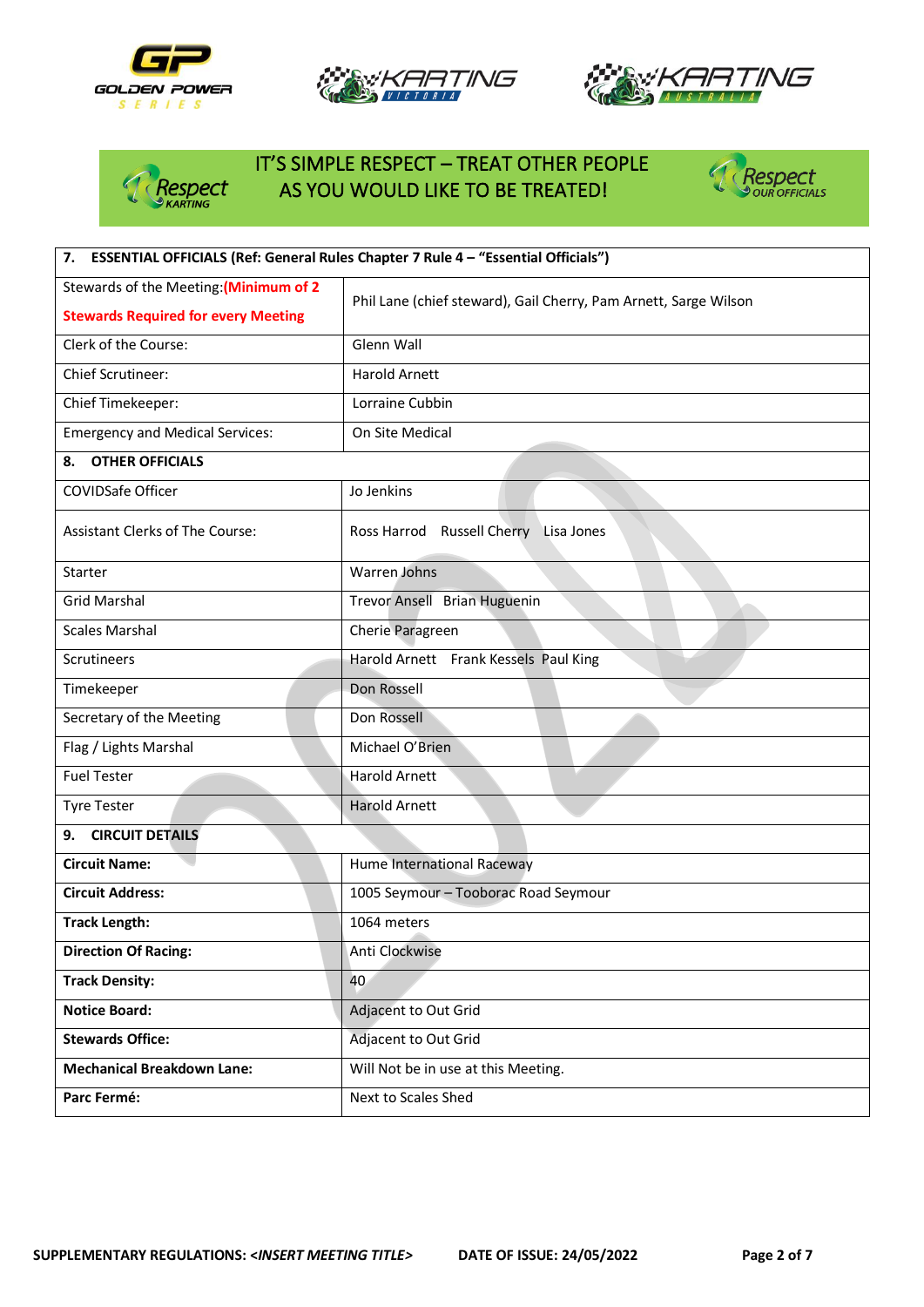







## IT'S SIMPLE RESPECT – TREAT OTHER PEOPLE AS YOU WOULD LIKE TO BE TREATED!



## **2. ADMINISTRATION**

| $\mathbf{1}$ .                                                                | Any KA licence holder is permitted to enter this event                                                                         |                                                   |                                          |                                                                                            |                        |  |  |  |  |
|-------------------------------------------------------------------------------|--------------------------------------------------------------------------------------------------------------------------------|---------------------------------------------------|------------------------------------------|--------------------------------------------------------------------------------------------|------------------------|--|--|--|--|
| 2.                                                                            | The Club must maintain a register of all Essential Karting Personnel and Permitted Persons at the Circuit for the<br>activity. |                                                   |                                          |                                                                                            |                        |  |  |  |  |
| 3.                                                                            | The number of entries in the Event is strictly limited by Government Directions/Orders-entry for the Event is                  |                                                   |                                          |                                                                                            |                        |  |  |  |  |
|                                                                               | essential. There will be NO ENTRIES ACCEPTED ON THE DAY.                                                                       |                                                   |                                          |                                                                                            |                        |  |  |  |  |
| 4.                                                                            | The Classes, Age and Weight Divisions listed below are permitted to Compete at this Meeting.                                   |                                                   |                                          |                                                                                            |                        |  |  |  |  |
|                                                                               |                                                                                                                                |                                                   |                                          | Class names as used in the 2022 Australian Karting Manual must be used.                    |                        |  |  |  |  |
|                                                                               | <b>COMPULSORY</b>                                                                                                              |                                                   | <b>DIVISION/WEIGHT</b>                   | <b>DISCRETIONARY COMPETITION CLASSES</b>                                                   | <b>DIVISION/WEIGHT</b> |  |  |  |  |
|                                                                               | <b>COMPETITION CLASSES</b>                                                                                                     |                                                   |                                          |                                                                                            |                        |  |  |  |  |
|                                                                               |                                                                                                                                |                                                   |                                          |                                                                                            |                        |  |  |  |  |
| Cadet 9                                                                       |                                                                                                                                | Single Division                                   |                                          | KA4                                                                                        | Junior Heavy           |  |  |  |  |
| Cadet 12                                                                      |                                                                                                                                | Single Division                                   |                                          | TaG 125 Restricted                                                                         | Senior Light           |  |  |  |  |
| KA4                                                                           |                                                                                                                                | Junior Light                                      |                                          | TaG 125 Restricted                                                                         | Senior Medium          |  |  |  |  |
| KA3                                                                           |                                                                                                                                | Junior                                            |                                          | TaG 125 Restricted                                                                         | Senior Heavy           |  |  |  |  |
| KA3                                                                           |                                                                                                                                | Senior Light                                      |                                          | Victorian Combined*                                                                        | <b>Masters</b>         |  |  |  |  |
| KA3                                                                           |                                                                                                                                | <b>Senior Medium</b>                              |                                          | * NOTE: The weights listed for these Divisions<br>accordance with these State Regulations. |                        |  |  |  |  |
| <b>TaG 125</b>                                                                |                                                                                                                                | Light                                             |                                          |                                                                                            |                        |  |  |  |  |
| <b>TaG 125</b>                                                                |                                                                                                                                | Heavy                                             |                                          |                                                                                            |                        |  |  |  |  |
|                                                                               |                                                                                                                                |                                                   |                                          | Note: Consolidation of Class Rules (Competition Rules - Chapter 1, Rule 9) may be applied. |                        |  |  |  |  |
| 5.                                                                            | <b>ENTRIES</b>                                                                                                                 |                                                   |                                          |                                                                                            |                        |  |  |  |  |
| 5.1.                                                                          | <b>Entries Open:</b>                                                                                                           |                                                   | When Open on CMS                         |                                                                                            |                        |  |  |  |  |
| 5.2.                                                                          | <b>Entries Close:</b>                                                                                                          |                                                   |                                          | 11.59 3/07/2022                                                                            |                        |  |  |  |  |
| 5.3.                                                                          | <b>Entries Close:</b>                                                                                                          |                                                   |                                          | 11.59 3/07/2022                                                                            |                        |  |  |  |  |
| 6.                                                                            | <b>ENTRY FEE</b>                                                                                                               |                                                   |                                          |                                                                                            |                        |  |  |  |  |
| 6.1.                                                                          | The Entry Fee for each Class at this Meeting including GST and TDF Levy is as follows:                                         |                                                   |                                          |                                                                                            |                        |  |  |  |  |
|                                                                               |                                                                                                                                | <b>Competition Class Name</b><br><b>Entry Fee</b> |                                          |                                                                                            |                        |  |  |  |  |
| All Classes                                                                   |                                                                                                                                |                                                   |                                          | \$85.00                                                                                    |                        |  |  |  |  |
| 7.                                                                            | <b>ENTRY PROCEDURE</b>                                                                                                         |                                                   |                                          |                                                                                            |                        |  |  |  |  |
| 7.1.                                                                          |                                                                                                                                |                                                   |                                          | Each Entry for this Meeting may be made using the CMS as follows:                          |                        |  |  |  |  |
| Log on to your driver information via http://www.karting.net.au/<br>$\bullet$ |                                                                                                                                |                                                   |                                          |                                                                                            |                        |  |  |  |  |
|                                                                               | $\bullet$                                                                                                                      |                                                   |                                          | Click on the licence and entries icon (top centre of the screen)                           |                        |  |  |  |  |
|                                                                               | $\bullet$                                                                                                                      |                                                   | Click on the "Enter a Race Meeting" icon |                                                                                            |                        |  |  |  |  |
|                                                                               |                                                                                                                                |                                                   |                                          |                                                                                            |                        |  |  |  |  |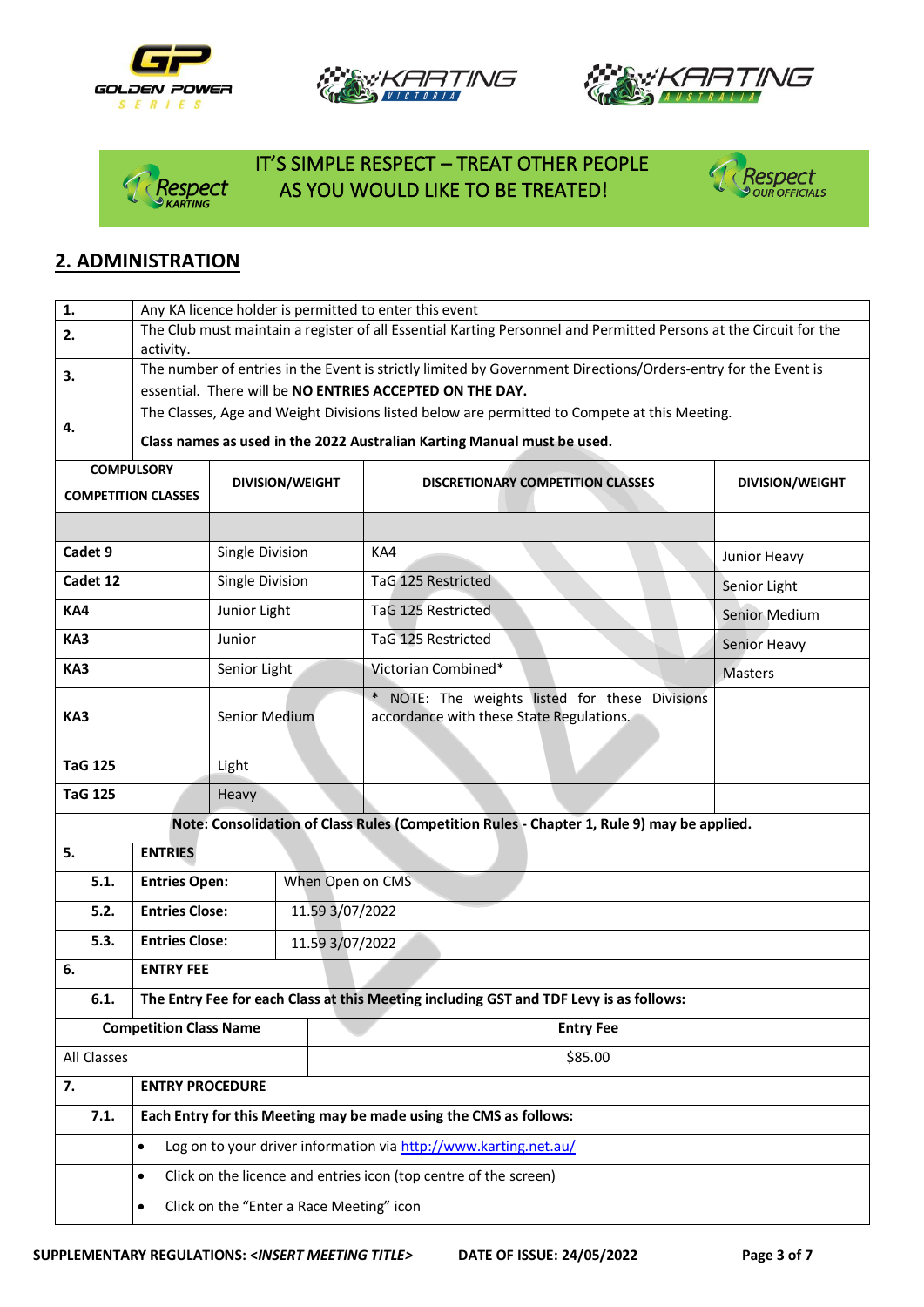







### IT'S SIMPLE RESPECT – TREAT OTHER PEOPLE AS YOU WOULD LIKE TO BE TREATED!



|      | Enter your log on details<br>$\bullet$                                                                                |  |  |  |  |  |  |
|------|-----------------------------------------------------------------------------------------------------------------------|--|--|--|--|--|--|
|      | Under 'My Details' functions, choose 'Pre Enter Race Meeting'<br>$\bullet$                                            |  |  |  |  |  |  |
|      | Choose the State in which the Meeting is being held<br>$\bullet$                                                      |  |  |  |  |  |  |
|      | Choose the Club who is the Organiser of the Meeting<br>$\bullet$                                                      |  |  |  |  |  |  |
| 7.2. | Payment of the Entry Fee can be made as follows:                                                                      |  |  |  |  |  |  |
|      | Credit card Payments can be made via CMS using SecurePay ONLY                                                         |  |  |  |  |  |  |
| 8.   | <b>MINIMUM ENTRIES</b>                                                                                                |  |  |  |  |  |  |
| 8.1. | 8 is the minimum number of pre entries which must be received for each Class and/or Division.                         |  |  |  |  |  |  |
|      | If insufficient entries are received for a Class and/or Division to form in its own right, the Compulsory Competition |  |  |  |  |  |  |
| 8.2. | Classes will be Consolidated in accordance with Competition Rules - Chapter 1, Rule 9.                                |  |  |  |  |  |  |
|      | Discretionary Competition Classes may be Consolidated in accordance with the Rules or Cancelled at the discretion     |  |  |  |  |  |  |
|      | of the Organiser and in accordance with the Rules.                                                                    |  |  |  |  |  |  |
| 8.3. | If a Class or Division is cancelled, the Entry Fee may be refunded at the discretion of the Organiser and in          |  |  |  |  |  |  |
|      | accordance with the Rules.                                                                                            |  |  |  |  |  |  |

## **3. SPECIFIC COVID-19 RESTRICTION AND MITIGATION REQUIREMENTS**

**COVIDSafe ACTION PLAN** (When required at law) The Club has completed a COVIDSafe Action Plan and submitted it to the relevant State Government Department.All actions identified as being required to be done to create a COVIDSafe Event and Club facility must be carried out prior to and during the Event. **1. PERMITTED AND NON-PERMITTED PERSONS 1.1. symptoms, shortness of breath, sore throat, cough, lack of smell or fatigue) is permitted to attend No person who has symptoms consistent with COVID-19 (this includes any fever, respiratory the Circuit or participate in the Event. 1.2. Any person who starts to feel unwell or to exhibit symptoms of COVID-19 during the Event must immediately avoid contact with all persons at the Circuit and MUST IMMEDIATELY LEAVE the Circuit. 2.** Note – The number chosen in 2.1 must not exceed the maximum number of people permitted to gather under State Public Health Authority Orders/Directions/Regulations. **SOCIAL DISTANCING AND DENSITY REQUIRMENTS**  2.1. Essential Karting Personnel and Permitted Persons are not permitted to gather in groups greater than Choose a number while in attendance at the Event. (Delete if no limit on Group size by the State Government required) **2.2.** Government prescribed Social Distancing measures must always be observed. **2.3.** The use by Permitted Persons of any indoor facilities is strictly limited by the Density Quotient of the room as included in the Club's COVIDSafe Action Plan. **2.4.** Food service provided at the Event must fully comply with all State Public Health Authority Orders/Directions/Regulations. • Hand Hygiene must be available at all food service outlets. • Regular cleaning in accordance with the Club's COVIDSafe Action Plan MUST be carried out throughout the Event. **3. Check In Requirements 3.1 All Attendees MUST complete and submit the Karting Australia COVID-19 Declaration, or the compulsory State Government issued QR Code Check-In** *(delete which is not relevant)* **upon arrival at the venue if required by the State or Federal Government. 4. HYGIENE FACILITIES - TOILET/WASHROOM FACILITIES and HAND SANITISER 4.1** The Club is required to provide facilities to ensure general and sensible hygiene practices are maintained.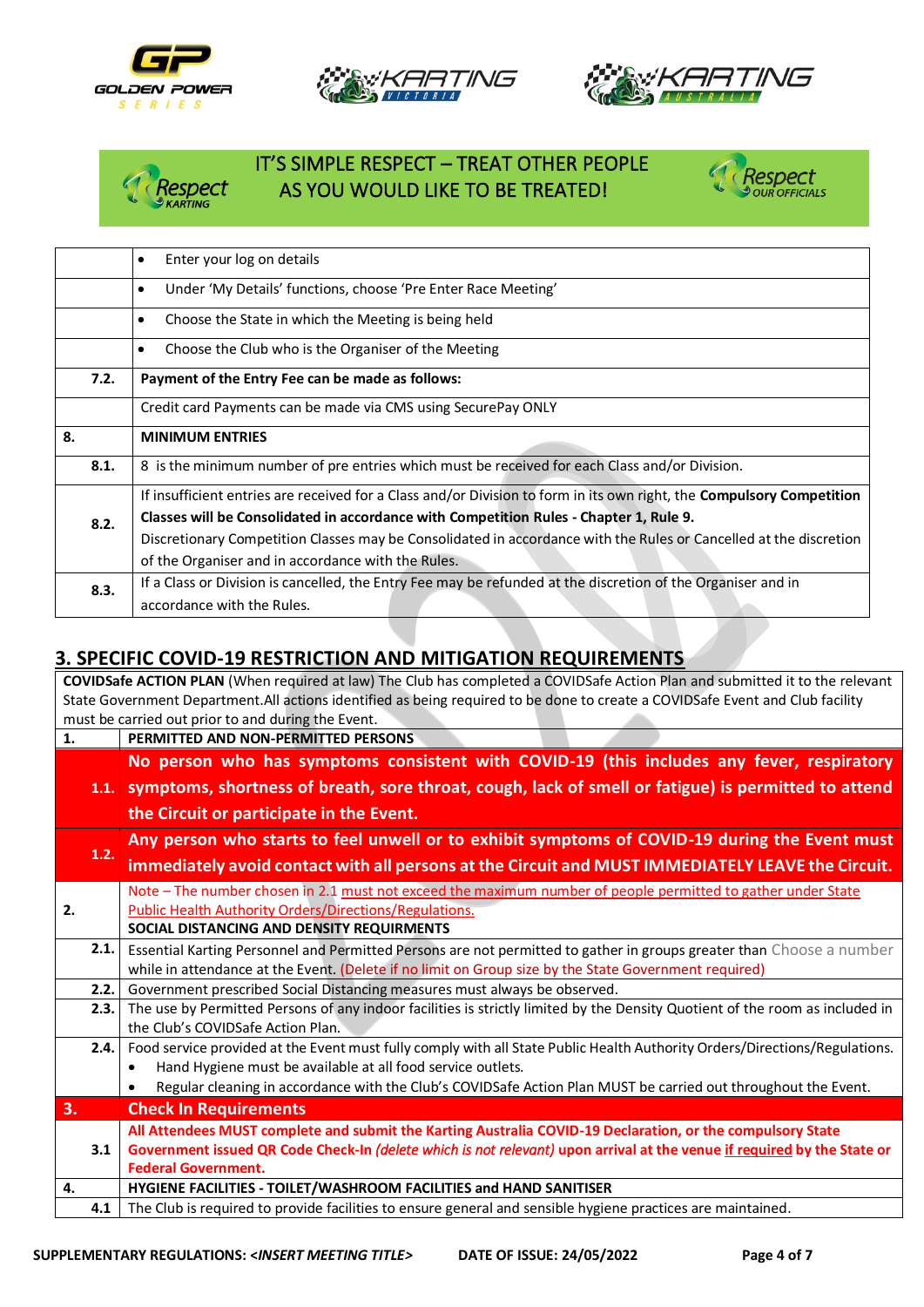







## IT'S SIMPLE RESPECT – TREAT OTHER PEOPLE<br>*Respect* AS YOU WOULD LIKE TO BE TREATED! AS YOU WOULD LIKE TO BE TREATED!



| 4.2        | Toilet and washroom facilities at the Circuit must be open and available for use.                                                                                                                                                                                                             |  |  |  |  |  |
|------------|-----------------------------------------------------------------------------------------------------------------------------------------------------------------------------------------------------------------------------------------------------------------------------------------------|--|--|--|--|--|
| $4.3 \;  $ | Washroom facilities must be properly equipped with liquid soap, running water and either air hand driers or paper towels.<br>The toilets and washroom facilities must be cleaned at least once during the day or as otherwise required in<br>accordance with the Club's COVIDSafe Action Plan |  |  |  |  |  |
|            | It is strongly recommended that Essential Karting Personnel and Permitted Persons bring their own supply of hand sanitiser<br>for use in accordance with government recommendations in addition to hand sanitiser that is supplied by the Club.                                               |  |  |  |  |  |

#### **4. COMPETITION**

| 1.   | <b>FORMAT OF RACING</b>                                                                                                        |                                                                                                                                                        |    |        |    |  |        |                                                                                                          |  |  |  |
|------|--------------------------------------------------------------------------------------------------------------------------------|--------------------------------------------------------------------------------------------------------------------------------------------------------|----|--------|----|--|--------|----------------------------------------------------------------------------------------------------------|--|--|--|
| 2.   | 2 Practice session/s of 6 minutes will be held. Transponders must be fitted for all practices - last Practice will<br>Practice |                                                                                                                                                        |    |        |    |  |        |                                                                                                          |  |  |  |
|      |                                                                                                                                | be timed for positions for qualifying, transponders must be fitted.                                                                                    |    |        |    |  |        |                                                                                                          |  |  |  |
| 3.   | Qualifying                                                                                                                     | There will be one (1) standalone Qualifying session of 6 minutes . Timed practice 2 will determine grid                                                |    |        |    |  |        |                                                                                                          |  |  |  |
|      |                                                                                                                                | positions for Qualifying.                                                                                                                              |    |        |    |  |        |                                                                                                          |  |  |  |
|      |                                                                                                                                | Grid Procedure as per state regs:<br>Heat 1: Grid Positions in accordance with the results of Qualifying, - fastest Driver on Pole Position and so on. |    |        |    |  |        |                                                                                                          |  |  |  |
|      | Heat 2: Grid Positions in accordance with the results of Qualifying, - fastest Driver on Pole Position and so on.<br>Heats &   |                                                                                                                                                        |    |        |    |  |        |                                                                                                          |  |  |  |
| 4.   | Final                                                                                                                          |                                                                                                                                                        |    |        |    |  |        | Heat 3: Highest accumulated points from Heat 1 and Heat 2 will start on Pole Position and so on.         |  |  |  |
|      |                                                                                                                                |                                                                                                                                                        |    |        |    |  |        | Final: Highest accumulated points from Heat 1, Heat 2, and Heat 3 will start on Pole Position and so on. |  |  |  |
|      |                                                                                                                                |                                                                                                                                                        |    |        |    |  |        |                                                                                                          |  |  |  |
| 5.   | <b>DISTANCES</b>                                                                                                               |                                                                                                                                                        |    |        |    |  |        |                                                                                                          |  |  |  |
|      | Heat 1                                                                                                                         |                                                                                                                                                        | 10 | Heat 2 | 10 |  | Heat 3 | 10                                                                                                       |  |  |  |
|      |                                                                                                                                |                                                                                                                                                        |    | Final  | 15 |  |        |                                                                                                          |  |  |  |
| 6.   | <b>ACCESS TO CIRCUIT</b>                                                                                                       |                                                                                                                                                        |    |        |    |  |        |                                                                                                          |  |  |  |
| 6.1. | Competitors will be permitted to enter the Circuit from 9.30am on 8/07/2022                                                    |                                                                                                                                                        |    |        |    |  |        |                                                                                                          |  |  |  |
| 7.   | <b>DRIVERS BRIEFING</b>                                                                                                        |                                                                                                                                                        |    |        |    |  |        |                                                                                                          |  |  |  |
| 7.1  | Drivers Briefing notes will be advised in an electronic format OR via the Public Address system to all Competitors. Any        |                                                                                                                                                        |    |        |    |  |        |                                                                                                          |  |  |  |
|      | questions should be directed to the Chief Steward prior to the start of Competition.                                           |                                                                                                                                                        |    |        |    |  |        |                                                                                                          |  |  |  |
| 8.   | <b>SCRUTINEERING</b>                                                                                                           |                                                                                                                                                        |    |        |    |  |        |                                                                                                          |  |  |  |
|      | All Competitors will be required to complete an electronic Scrutineering Form                                                  |                                                                                                                                                        |    |        |    |  |        |                                                                                                          |  |  |  |
| 8.1  | https://kartingaustralia.wufoo.com/forms/ka-scrutineering-record-puckapunyal/                                                  |                                                                                                                                                        |    |        |    |  |        |                                                                                                          |  |  |  |
|      |                                                                                                                                |                                                                                                                                                        |    |        |    |  |        |                                                                                                          |  |  |  |
| 8.2  | This form will be submitted to the Race Secretary in an electronic format by the 4th July to ensure your entry is accepted.    |                                                                                                                                                        |    |        |    |  |        |                                                                                                          |  |  |  |
| 9.   |                                                                                                                                |                                                                                                                                                        |    |        |    |  |        |                                                                                                          |  |  |  |
| 9.1. | <b>FUEL</b><br>PULP and E10 PULP is the only fuel permitted to be used at this Meeting.                                        |                                                                                                                                                        |    |        |    |  |        |                                                                                                          |  |  |  |
|      |                                                                                                                                |                                                                                                                                                        |    |        |    |  |        |                                                                                                          |  |  |  |
| 9.2. | Control Fuel Will be used at this Meeting.                                                                                     |                                                                                                                                                        |    |        |    |  |        |                                                                                                          |  |  |  |
| 9.3. | Supply details for Control Fuel are                                                                                            |                                                                                                                                                        |    |        |    |  |        |                                                                                                          |  |  |  |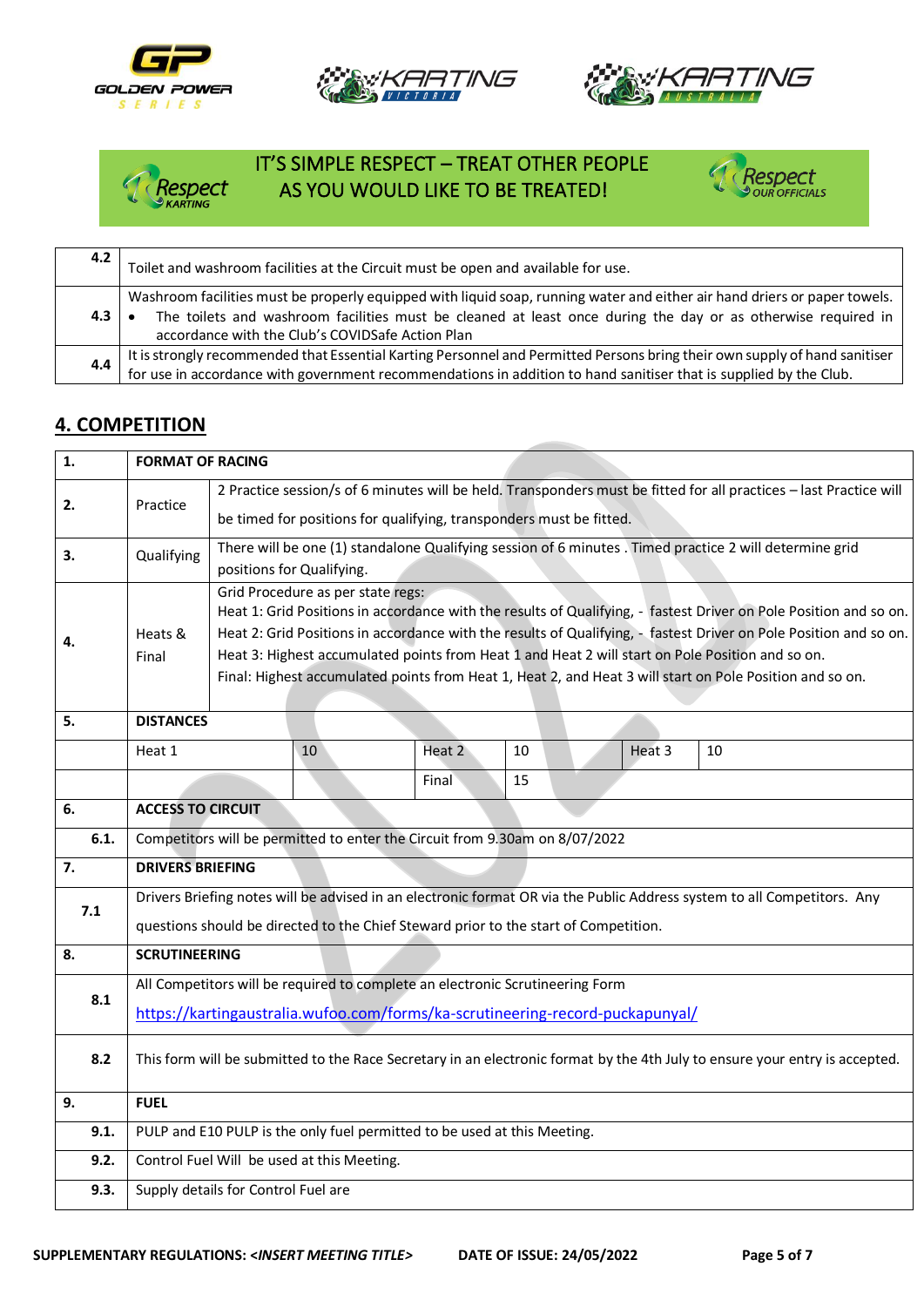

**10. TIMETABLE**

**9.1 Friday** 8/07/2022





Respect

## IT'S SIMPLE RESPECT – TREAT OTHER PEOPLE *PESPECT AS YOU WOULD LIKE TO BE TREATED!*



|       | Time                                                                                                                                                                                                                                                                                                                                                                                                                                                                                          |                                            | <b>Activity</b>                                                                                                                                                                 |  |  |  |
|-------|-----------------------------------------------------------------------------------------------------------------------------------------------------------------------------------------------------------------------------------------------------------------------------------------------------------------------------------------------------------------------------------------------------------------------------------------------------------------------------------------------|--------------------------------------------|---------------------------------------------------------------------------------------------------------------------------------------------------------------------------------|--|--|--|
| a)    | 9.00am                                                                                                                                                                                                                                                                                                                                                                                                                                                                                        |                                            | Gates open set up ONLY                                                                                                                                                          |  |  |  |
| b)    |                                                                                                                                                                                                                                                                                                                                                                                                                                                                                               |                                            |                                                                                                                                                                                 |  |  |  |
| c)    |                                                                                                                                                                                                                                                                                                                                                                                                                                                                                               | <b>Saturday 9/7/2022</b>                   | Canteen opens 7.00am EFT available                                                                                                                                              |  |  |  |
| d)    | All Day                                                                                                                                                                                                                                                                                                                                                                                                                                                                                       |                                            | Scrutineering                                                                                                                                                                   |  |  |  |
| e)    | 8.00am                                                                                                                                                                                                                                                                                                                                                                                                                                                                                        |                                            | Practice and Timed practice                                                                                                                                                     |  |  |  |
| f     | <b>End of Practice</b>                                                                                                                                                                                                                                                                                                                                                                                                                                                                        |                                            | <b>Drivers Briefing</b>                                                                                                                                                         |  |  |  |
| g)    | 12.00pm                                                                                                                                                                                                                                                                                                                                                                                                                                                                                       |                                            | Qualifying                                                                                                                                                                      |  |  |  |
| h)    | End of Qualifying                                                                                                                                                                                                                                                                                                                                                                                                                                                                             |                                            | Racing                                                                                                                                                                          |  |  |  |
| g)    | 6.00pm                                                                                                                                                                                                                                                                                                                                                                                                                                                                                        |                                            | <b>Completion of Racing</b>                                                                                                                                                     |  |  |  |
| 10.3  |                                                                                                                                                                                                                                                                                                                                                                                                                                                                                               | Sunday 10/7/2022                           |                                                                                                                                                                                 |  |  |  |
|       | <b>Time</b>                                                                                                                                                                                                                                                                                                                                                                                                                                                                                   |                                            | <b>Activity</b>                                                                                                                                                                 |  |  |  |
| a)    | 7.00am                                                                                                                                                                                                                                                                                                                                                                                                                                                                                        |                                            | <b>Canteen opens</b>                                                                                                                                                            |  |  |  |
| b)    | All Day                                                                                                                                                                                                                                                                                                                                                                                                                                                                                       |                                            | Scrutineering                                                                                                                                                                   |  |  |  |
| c)    | 8.00am                                                                                                                                                                                                                                                                                                                                                                                                                                                                                        |                                            | Racing                                                                                                                                                                          |  |  |  |
| d)    | $2.00pm*$                                                                                                                                                                                                                                                                                                                                                                                                                                                                                     |                                            | Presentations                                                                                                                                                                   |  |  |  |
|       |                                                                                                                                                                                                                                                                                                                                                                                                                                                                                               | *Note times are approximate and may change |                                                                                                                                                                                 |  |  |  |
|       |                                                                                                                                                                                                                                                                                                                                                                                                                                                                                               | dependant on progress during the day       |                                                                                                                                                                                 |  |  |  |
| 11.   | <b>TROPHIES &amp; PRIZES</b>                                                                                                                                                                                                                                                                                                                                                                                                                                                                  |                                            |                                                                                                                                                                                 |  |  |  |
| 11.1. | a)                                                                                                                                                                                                                                                                                                                                                                                                                                                                                            |                                            | 1st, 2 <sup>nd</sup> and 3 <sup>rd</sup> trophies will be presented at the Meeting to all senior and KA3 classes. 1st, 2 <sup>nd</sup> 3rd, 4 <sup>th</sup> and 5 <sup>th</sup> |  |  |  |
|       |                                                                                                                                                                                                                                                                                                                                                                                                                                                                                               |                                            | trophies for Cadet 9, Cadet 12, Junior Light and Heavy classes only. Final only counts for trophies on the day.                                                                 |  |  |  |
|       | All points count towards Series - 401 System<br>DSQ zero points, Non-Starters will be awarded zero points<br>Non-Finishers will be awarded a finishing position based on the number of laps completed. In instances of a tie,<br>b)<br>this will be followed by the grid position awarded from the start of a heat. DSQ will not be awarded any points<br>In the event of a tie-on points, the lower grid position will be awarded to the Driver with the faster<br>original qualifying time. |                                            |                                                                                                                                                                                 |  |  |  |